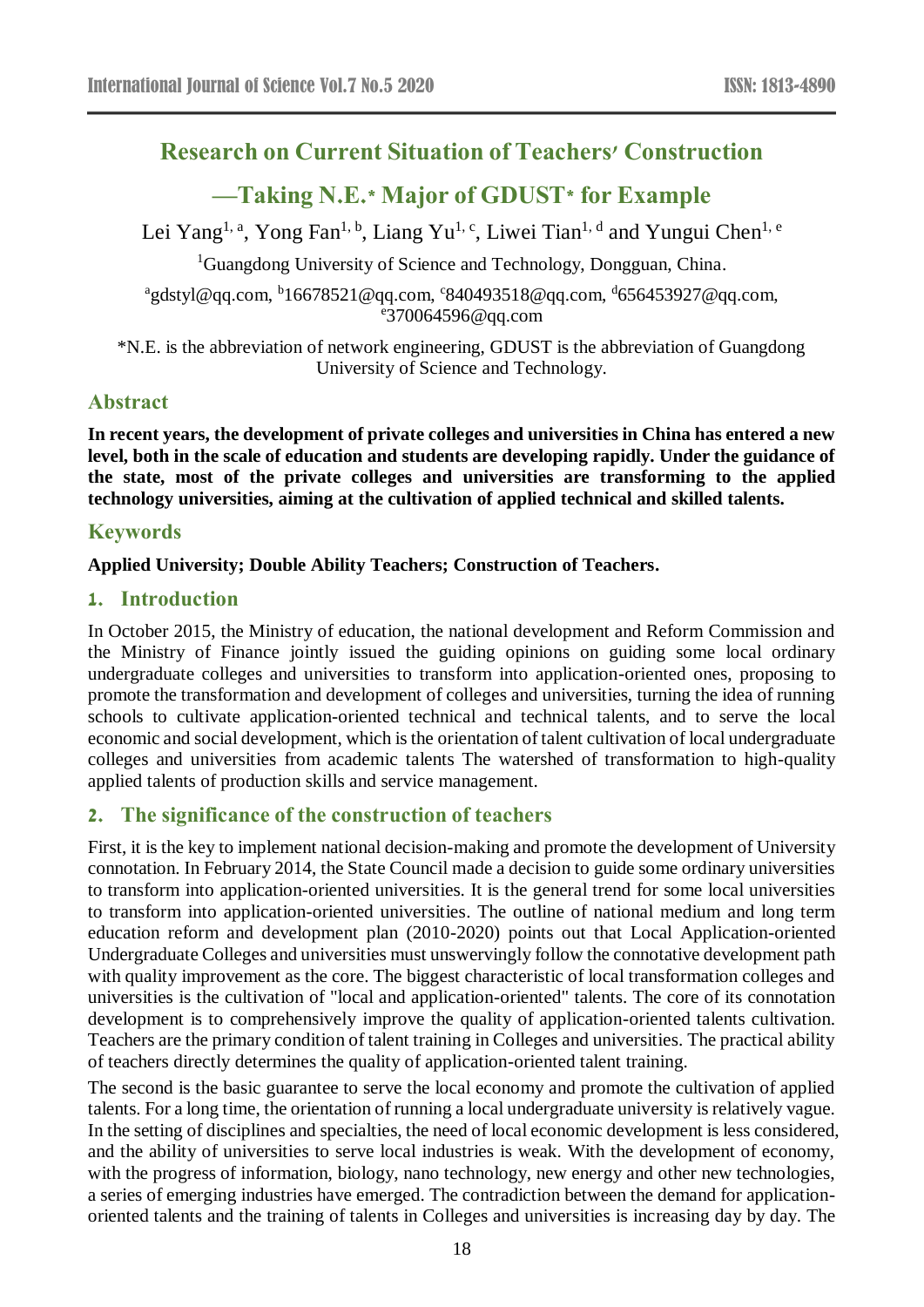training of talents in Colleges and universities is divorced from the demand of local industries. Therefore, it is necessary for local colleges and universities to strengthen the construction of "double teachers and double abilities" teachers.

#### **3. The current situation of N.E. teachers in GDUST**

First, the source of teaching staff is relatively single. At present, the N.E. Major of GDUST is mainly composed of two parts: Part-time external teachers and full-time teachers. The part-time external teachers are mainly retired teachers or in-service teachers of public colleges and universities, and fulltime full-time teachers are self-employed teachers. Most of the part-time external teachers come from key universities. Their professional characteristics are solid professional knowledge, excellent teaching and strong theoretical research ability. However, the lack of relative stability of the parttime external teachers is not conducive to the improvement of teaching quality. It is difficult to ensure the continuity of teaching, lack of in-depth understanding of students' learning conditions, and it is difficult to teach students in accordance with their aptitude. The source of full-time full-time teachers is the majority of college graduates. They lack practical skills, practical ability and the ability to guide students' practical needs.

| Year | Total | Master   | Ph.D | Intermediate title | Senior title |
|------|-------|----------|------|--------------------|--------------|
| 2014 | 11    | $\Omega$ | 0    |                    |              |
| 2015 | 17    | 13       |      |                    |              |
| 2016 | 19    | 13       | 2    | n                  |              |
| 2017 | 16    | 11       |      |                    | 4            |
| 2018 | 19    | 13       | 2    |                    |              |
| 2019 | 18    | 12       |      |                    |              |

Table 1 The list of N.E. teachers of GDUST in recent years

Second, the structure of the teaching staff is not reasonable and the level is low. At present, the proportion of "double teachers and double abilities" teachers in N.E. Major is still below 30%, the proportion with senior professional titles is low, the number of top talents such as professional leaders is small, the structure of education background and age of teachers is not reasonable, and there is a lack of intermediate level, which is also a common aspect that needs to be improved in domestic private colleges and universities (Table 1, N.E. major of GDUST in recent years List of teachers of Cheng major). In particular, many young teachers come to school to teach as soon as they graduate from school. Their practical ability is poor. Most of the knowledge they teach to students is from books. It is very common that theory and practice are separated from each other.

Third, the training mechanism of "double teachers and double abilities" is not perfect. At present, compared with public universities, the opportunities for N.E. major teachers to go out for training are relatively less, which makes it difficult for teachers to contact with new technology, knowledge, technology and methods in the industry, which is not conducive to the improvement of the overall teaching quality in the long run. In terms of the cultivation of "double teachers and double abilities" teachers, there is a lack of mechanism and system for the cultivation of teachers. From Figure 1, we can see that in recent years, the development status of high academic and high professional titles of N.E. major of GDUST, the proportion of intermediate professional titles is declining, and the proportion of doctoral and deputy senior professional titles is basically the same, which shows that the first is the serious loss of young middle-level backbone talents, and the second is for senior talents The training and introduction work is not paid enough attention and the proportion is basically stagnant. In addition, due to the rapid expansion of GDUST, the number of teachers is insufficient. In order to meet the daily teaching, teachers have to put most of their energy into the daily teaching, so they have no time to consider their own training and improvement.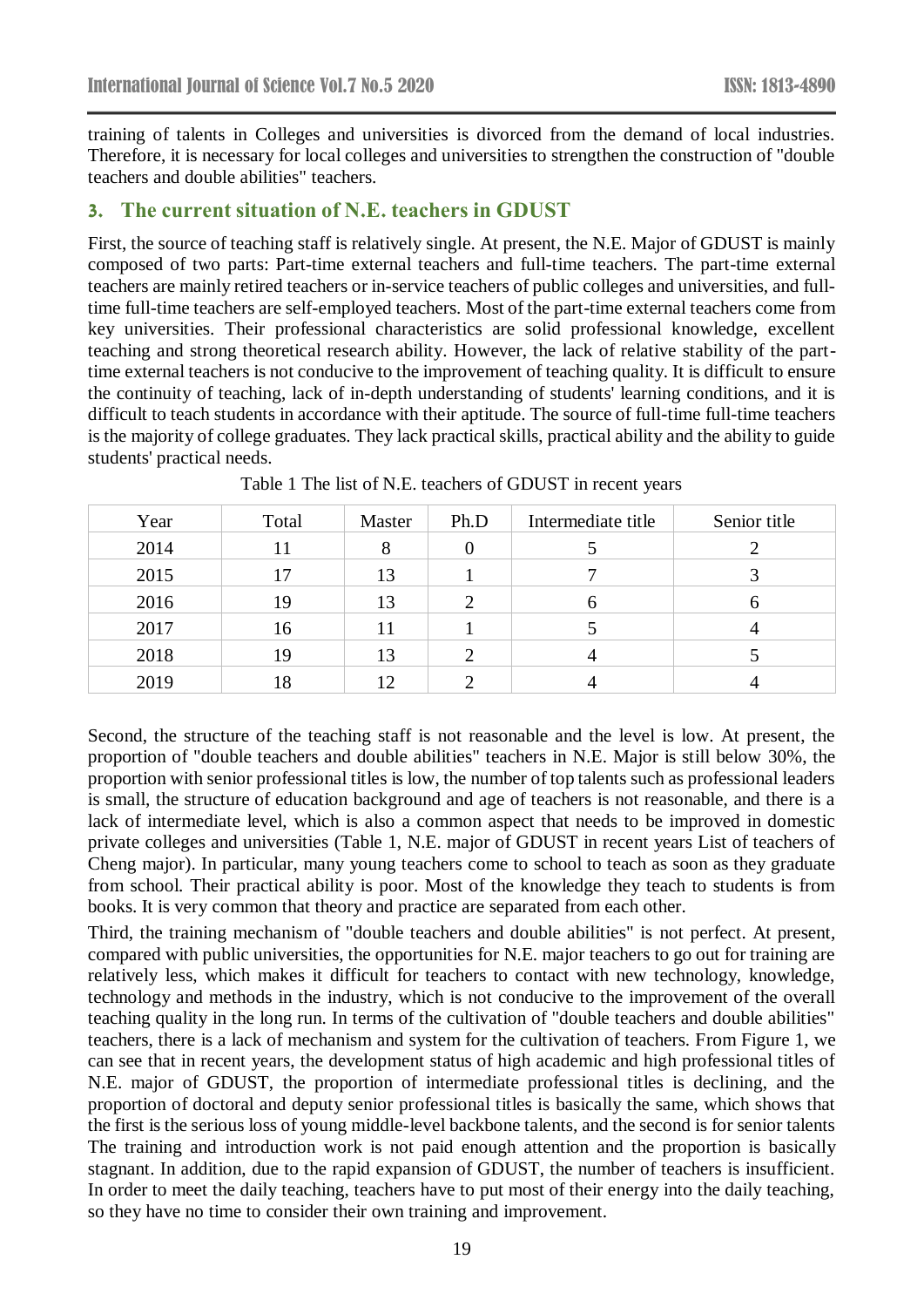

Figure 1 The recent development of N.E. major in GDUST

Fourth, the lack of corresponding management rules and regulations. In the training of "double teachers and double abilities" teachers, the training mode is lack of characteristics, long-term mechanism and recognition standards. It is not clear in the evaluation, promotion and performance evaluation of professional and technical positions. Its welfare and benefits have little influence on the "dual teachers and dual abilities" teachers, and there is a lack of evaluation and incentive mechanism. In the actual work, teachers' enthusiasm is not fully aroused, and they lack the motivation to introduce the salary of enterprise personnel. Some "double teachers and double abilities" teachers, attracted by the salary treatment of enterprises, do part-time jobs outside the school, which also affects the quality of daily teaching. In order to ensure the orderly teaching quality, schools should formulate and improve the relevant management rules and regulations.

#### **4. Conclusion**

In a word, the cultivation of the practical ability of the double qualified teachers is not only an important work of the development of modern colleges and universities, but also an important aspect of the professional construction of teachers. The construction of "double teachers and double abilities" teaching staff is an important guarantee for the cultivation of Applied Talents in the newly-built application-oriented local undergraduate colleges and universities, and also a long-term and complex system project.

## **Acknowledgements**

This paper was financially supported by general projects in Natural Science held by Guangdong University of Science and Technology NO. GKY-2019KYYB-36, 29, 31 and 42, Innovation and Improve School Project from Guangdong university of Science and Technology NO. GKY-2015CQPT-2.

## **References**

[1] Zeng Yihua. Research on the incentive mechanism of "double teachers and double abilities" teachers in Hunan Vocational Colleges [J]. Theoretical research and practice of innovation and entrepreneurship, 2018, 1 (09): 53-55.